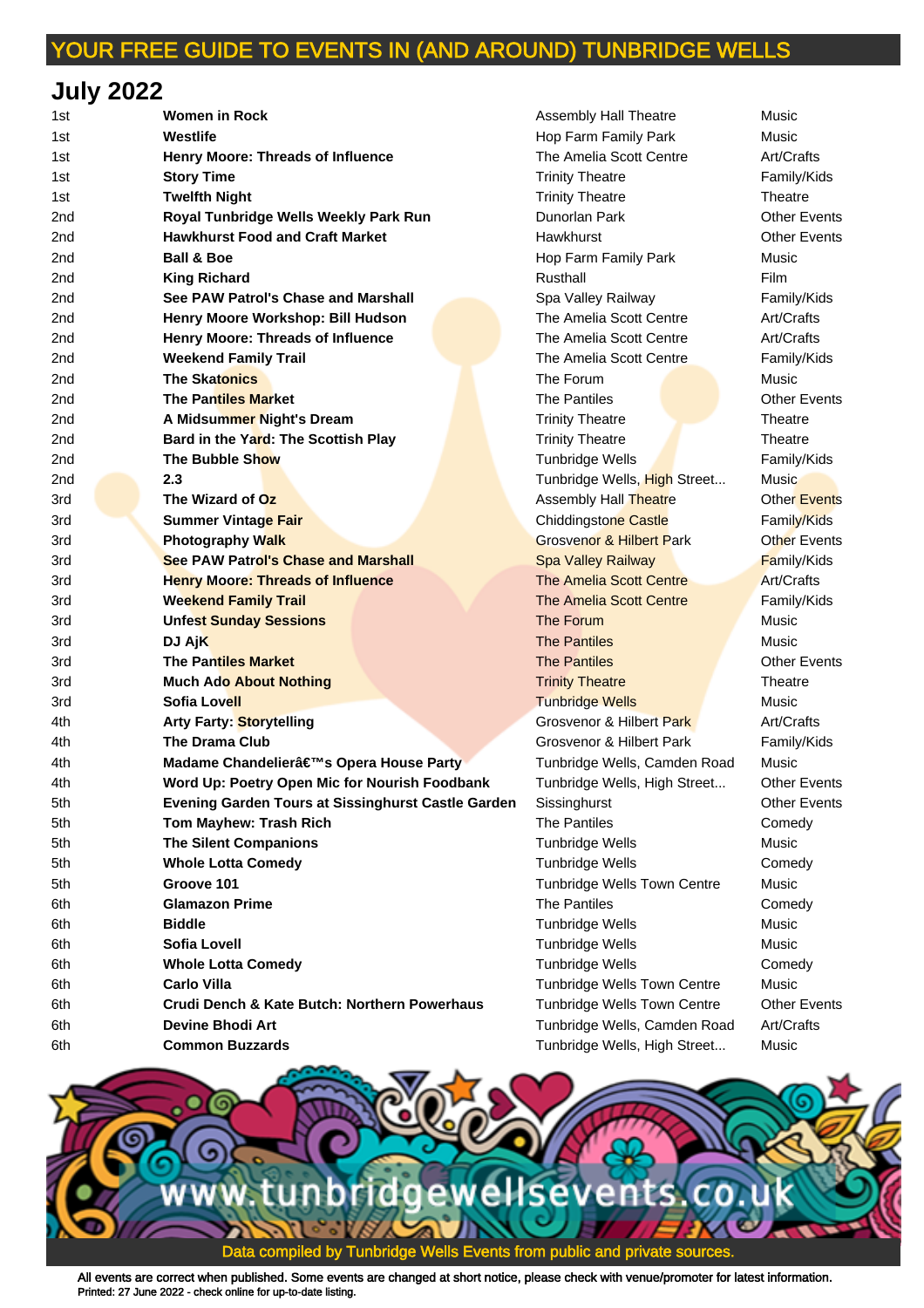# **July 2022 continued**

| 7th  | <b>Rock for Heroes</b>                    | <b>Assembly Hall Theatre</b>       | Music                  |
|------|-------------------------------------------|------------------------------------|------------------------|
| 7th  | <b>Fringe Fashion Show</b>                | Hotel du Vin                       | <b>Other Events</b>    |
| 7th  | Jesus Jones                               | The Forum                          | Music                  |
| 7th  | <b>Jazz on The Pantiles</b>               | The Pantiles                       | Music                  |
| 7th  | Jody Kamali: Ironing Board Man            | <b>The Pantiles</b>                | Comedy                 |
| 7th  | <b>Ribs Norman: Marriage Masterclass</b>  | <b>The Pantiles</b>                | Comedy                 |
| 7th  | <b>Thanyia Moore: Bully</b>               | The Pantiles                       | Comedy                 |
| 7th. | <b>The Lovely Elaine</b>                  | <b>The Pantiles</b>                | Comedy                 |
| 7th  | <b>Aimee Cooper &amp; Friends</b>         | <b>Tunbridge Wells</b>             | Comedy                 |
| 7th  | <b>Biddle</b>                             | <b>Tunbridge Wells</b>             | Music                  |
| 7th  | <b>The Polygons</b>                       | <b>Tunbridge Wells</b>             | Music                  |
| 7th  | <b>Whole Lotta Comedy</b>                 | <b>Tunbridge Wells</b>             | Comedy                 |
| 7th  | <b>Southern Bound</b>                     | Tunbridge Wells, High Street       | Music                  |
| 7th  | Flitt & Folio's Jubilee Hangover          | Tunbridge Wells, St Johns          | Comedy                 |
| 8th  | <b>Pub in the Park</b>                    | Dunorlan Park                      | <b>Music Festivals</b> |
| 8th  | <b>Arty Farty: Crafts</b>                 | Grosvenor & Hilbert Park           | Art/Crafts             |
| 8th  | Arty Farty: Life Drawing(ish)             | Grosvenor & Hilbert Park           | Art/Crafts             |
| 8th  | Arty Farty: Mini Puppet Making            | Grosvenor & Hilbert Park           | Art/Crafts             |
| 8th  | <b>Bad Manners</b>                        | The Forum                          | Music                  |
| 8th  | Darren Walsh: Work in Progress            | <b>The Pantiles</b>                | Comedy                 |
| 8th  | <b>Glamazon Prime</b>                     | The Pantiles                       | Comedy                 |
| 8th  | <b>Story Time</b>                         | <b>Trinity Theatre</b>             | Family/Kids            |
| 8th  | Larkhall – piano & creative coding        | <b>Tunbridge Wells</b>             | <b>Music</b>           |
| 8th  | <b>Sofia Lovell</b>                       | <b>Tunbridge Wells</b>             | <b>Music</b>           |
| 8th  | The Polygons                              | <b>Tunbridge Wells</b>             | Music                  |
| 8th  | <b>Jake Baker: Unity</b>                  | <b>Tunbridge Wells Town Centre</b> | Comedy                 |
| 8th  | Mel Byron: Standing At The Back           | <b>Tunbridge Wells Town Centre</b> | Comedy                 |
| 8th  | <b>Entropy</b>                            | Tunbridge Wells, High Street       | Music                  |
| 8th  | <b>Mad Ron: Crime School</b>              | Tunbridge Wells, High Street       | Comedy                 |
| 8th  | <b>Mint Sherbets</b>                      | Tunbridge Wells, High Street       | Music                  |
| 8th  | The Brutal Truth                          | Tunbridge Wells, High Street       | Comedy                 |
| 8th  | <b>TMC Band</b>                           | Tunbridge Wells, Mt Ephraim        | Music                  |
| 9th  | <b>Pub in the Park</b>                    | Dunorlan Park                      | <b>Music Festivals</b> |
| 9th  | Royal Tunbridge Wells Weekly Park Run     | Dunorlan Park                      | <b>Other Events</b>    |
| 9th  | <b>Arty Farty: Crafts</b>                 | Grosvenor & Hilbert Park           | Art/Crafts             |
| 9th  | <b>Arty Farty: Mini Book Making</b>       | Grosvenor & Hilbert Park           | Art/Crafts             |
| 9th  | <b>Movement &amp; Spoken Word</b>         | Grosvenor & Hilbert Park           | <b>Other Events</b>    |
| 9th  | The Tunbridge Wells Wedding Dance Company | Grosvenor & Hilbert Park           | Dance                  |
| 9th  | See Bing & Flop                           | Spa Valley Railway                 | Family/Kids            |
| 9th  | <b>Switch</b>                             | The Forum                          | Music                  |
| 9th  | <b>The Pantiles Market</b>                | The Pantiles                       | <b>Other Events</b>    |
| 9th  | <b>Disciples of Lily</b>                  | <b>Tunbridge Wells</b>             | Music                  |
| 9th  | <b>Motor Raider</b>                       | Tunbridge Wells                    | Music                  |
| 9th  | Paul Kerensa: The First Broadcast         | <b>Tunbridge Wells</b>             | <b>Online Music</b>    |
| 9th  | Sofia Lovell                              | <b>Tunbridge Wells</b>             | Music                  |
| 9th  | <b>Tom Cole</b>                           | <b>Tunbridge Wells</b>             | Music                  |
| 9th  | <b>Becky Fury: C*nt</b>                   | Tunbridge Wells Town Centre        | Comedy                 |

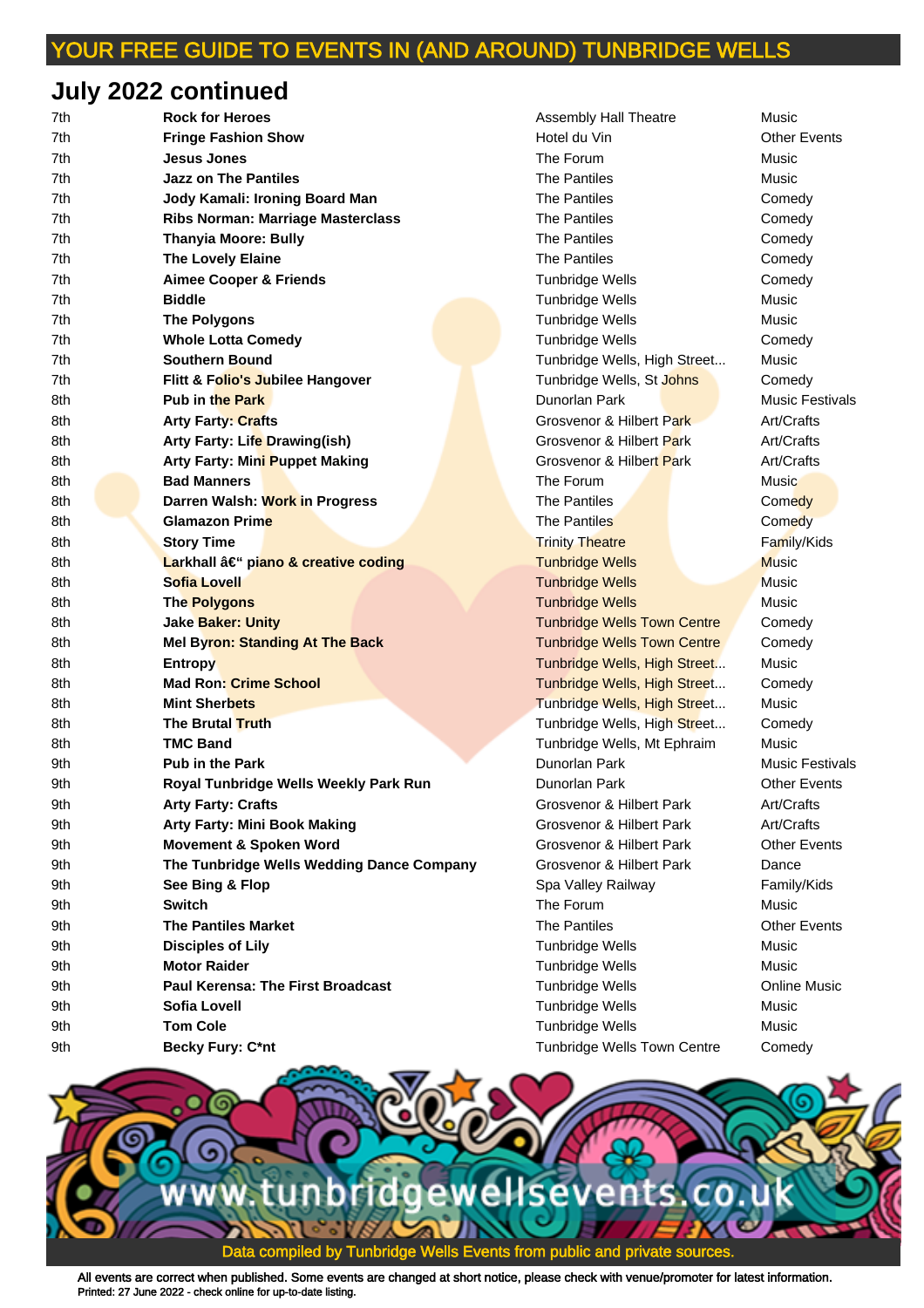## **July 2022 continued**

| 9th  | <b>Jake Baker: Unity</b>                             | <b>Tunbridge Wells Town Centre</b>  | Comedy              |
|------|------------------------------------------------------|-------------------------------------|---------------------|
| 9th  | Mike Capozzola Is Loquacio                           | Tunbridge Wells, High Street        | Comedy              |
| 9th  | <b>Running Brook</b>                                 | Tunbridge Wells, High Street        | Music               |
| 9th  | The Miseducation of Lubo                             | Tunbridge Wells, High Street        | Comedy              |
| 10th | <b>Pub in the Park</b>                               | Dunorlan Park                       | Music Festiva       |
| 10th | See Bing & Flop                                      | Spa Valley Railway                  | Family/Kids         |
| 10th | <b>Dark Horse Comedy</b>                             | Sussex Arms (Forum Basement)        | Comedy              |
| 10th | The Comedy of Errors                                 | <b>The Pantiles</b>                 | Theatre             |
| 10th | <b>The Pantiles Market</b>                           | <b>The Pantiles</b>                 | <b>Other Events</b> |
| 10th | <b>Geoff Robb: The Music of Trees</b>                | <b>Tunbridge Wells</b>              | Music               |
| 10th | <b>Sofia Lovell</b>                                  | Tunbridge Wells                     | Music               |
| 10th | <b>The Tilston Sisters</b>                           | <b>Tunbridge Wells</b>              | Music               |
| 10th | <b>Tim Barton</b>                                    | Tunbridge Wells                     | Music               |
| 10th | Aidan Sadler: Tropicana                              | Tunbridge Wells Town Centre         | <b>Other Events</b> |
| 10th | Me? No Pause!                                        | Tunbridge Wells, Camden Road        | Comedy              |
| 10th | <b>Disco Drugstore</b>                               | Tunbridge Wells, High Street        | Music               |
| 10th | IstvÂ <sub>i</sub> n Etiam                           | Tunbridge Wells, High Street        | Music               |
| 10th | <b>Maz Pantz</b>                                     | Tunbridge Wells, High Street        | Comedy              |
| 10th | <b>Running Brook</b>                                 | Tunbridge Wells, High Street        | Music               |
| 10th | An A to Z of Fish & Chips                            | Tunbridge Wells, Mt Ephraim         | Comedy              |
| 10th | <b>Blodwen's in Town</b>                             | Tunbridge Wells, Mt Ephraim         | Comedy              |
| 11th | <b>Anton &amp; Giovanni</b>                          | <b>Assembly Hall Theatre</b>        | Dance               |
| 11th | <b>The Drama Club</b>                                | <b>Grosvenor &amp; Hilbert Park</b> | <b>Family/Kids</b>  |
| 11th | Stable 2022                                          | The Forum                           | <b>Music</b>        |
| 11th | <b>Sing-a-long The Sound of Music: Senior Cinema</b> | <b>Trinity Theatre</b>              | <b>Film</b>         |
| 11th | <b>Tom Cole</b>                                      | <b>Tunbridge Wells</b>              | Music               |
| 11th | <b>Entropy</b>                                       | Tunbridge Wells, High Street        | Music               |
| 12th | <b>The Drama Club</b>                                | <b>Grosvenor &amp; Hilbert Park</b> | Family/Kids         |
| 12th | <b>Fortune</b>                                       | <b>The Pantiles</b>                 | <b>Other Events</b> |
| 12th | <b>Back To The Future</b>                            | <b>Trinity Theatre</b>              | Film                |
| 12th | <b>Robin Mack</b>                                    | Tunbridge Wells                     | Music               |
| 12th | <b>Strings &amp; Roses</b>                           | <b>Tunbridge Wells</b>              | Music               |
| 12th | <b>The Silent Companions</b>                         | <b>Tunbridge Wells</b>              | Music               |
| 13th | <b>Housewives on Holiday</b>                         | Assembly Hall Theatre               | Theatre             |
| 13th | Summer Nights at Sissinghurst Castle Garden          | Sissinghurst                        | <b>Other Events</b> |
| 13th | Stable 2022                                          | The Forum                           | Music               |
| 13th | <b>Badass</b>                                        | <b>The Pantiles</b>                 | Theatre             |
| 13th | <b>Fortune</b>                                       | The Pantiles                        | <b>Other Events</b> |
| 13th | <b>Atlanticus Jazz</b>                               | <b>Trinity Theatre</b>              | Music               |
| 13th | <b>Biddle</b>                                        | <b>Tunbridge Wells</b>              | Music               |
| 13th | <b>Sofia Lovell</b>                                  | <b>Tunbridge Wells</b>              | Music               |
| 13th | <b>Tim Barton</b>                                    | <b>Tunbridge Wells</b>              | Music               |
| 13th | <b>Running Brook</b>                                 | Tunbridge Wells, High Street        | Music               |
| 13th | <b>RefugEase Comedy Night</b>                        | Tunbridge Wells, Mt Ephraim         | Comedy              |
| 14th | <b>Rock of Ages</b>                                  | Assembly Hall Theatre               | Music               |
| 14th | <b>Explorer</b>                                      | Odeon Cinema: Special Events        | Film                |
| 14th | BBC Radio Kent's Stephen Brown presents              | The Forum                           | Music               |

9th **Jake Baker: Unity** Tunbridge Wells Town Centre Comedy Tunbridge Wells, High Street... Comedy Tunbridge Wells, High Street... Music Tunbridge Wells, High Street... Comedy **10th Pub in the Park Control Control Park Music Festivals** 10th **See Bing & Flop** Spa Valley Railway Family/Kids Sussex Arms (Forum Basement) Comedy 10th **Geoff Robb: The Music of Trees** Tunbridge Wells Music **10th Tunbridge Wells Music Tunbridge Wells Music 10th Tunbridge Wells Music** Tunbridge Wells Town Centre **Other Events** Tunbridge Wells, Camden Road Comedy Tunbridge Wells, High Street... Music Tunbridge Wells, High Street... Music Tunbridge Wells, High Street... Comedy Tunbridge Wells, High Street... Music Tunbridge Wells, Mt Ephraim Comedy Tunbridge Wells, Mt Ephraim Comedy **Assembly Hall Theatre Communist Connect Property Grosvenor & Hilbert Park Family/Kids** 11th **Sing-a-long The Sound of Music: Senior Cinema** Trinity Theatre Film 11th **Tom Cole** Tunbridge Wells Music **Tunbridge Wells, High Street... Music Grosvenor & Hilbert Park Family/Kids Trinity Theatre Trinity Theatre Film 12th Tunbridge Wells Music Music** 12th **Strings & Roses** Tunbridge Wells Music **12th Tunbridge Wells Music** Assembly Hall Theatre **Theatre 13th Sissinghurst Castle Garden** Sissinghurst Castle Garden Sissinghurst Other Events **13th Trinity Theatre Music 13th Tunbridge Wells Music Music 13th Tunbridge Wells** Music **13th Tunbridge Wells Music Music** Tunbridge Wells, High Street... Music Tunbridge Wells, Mt Ephraim Comedy 14th **Rock of Ages** Assembly Hall Theatre Music Odeon Cinema: Special Events Film

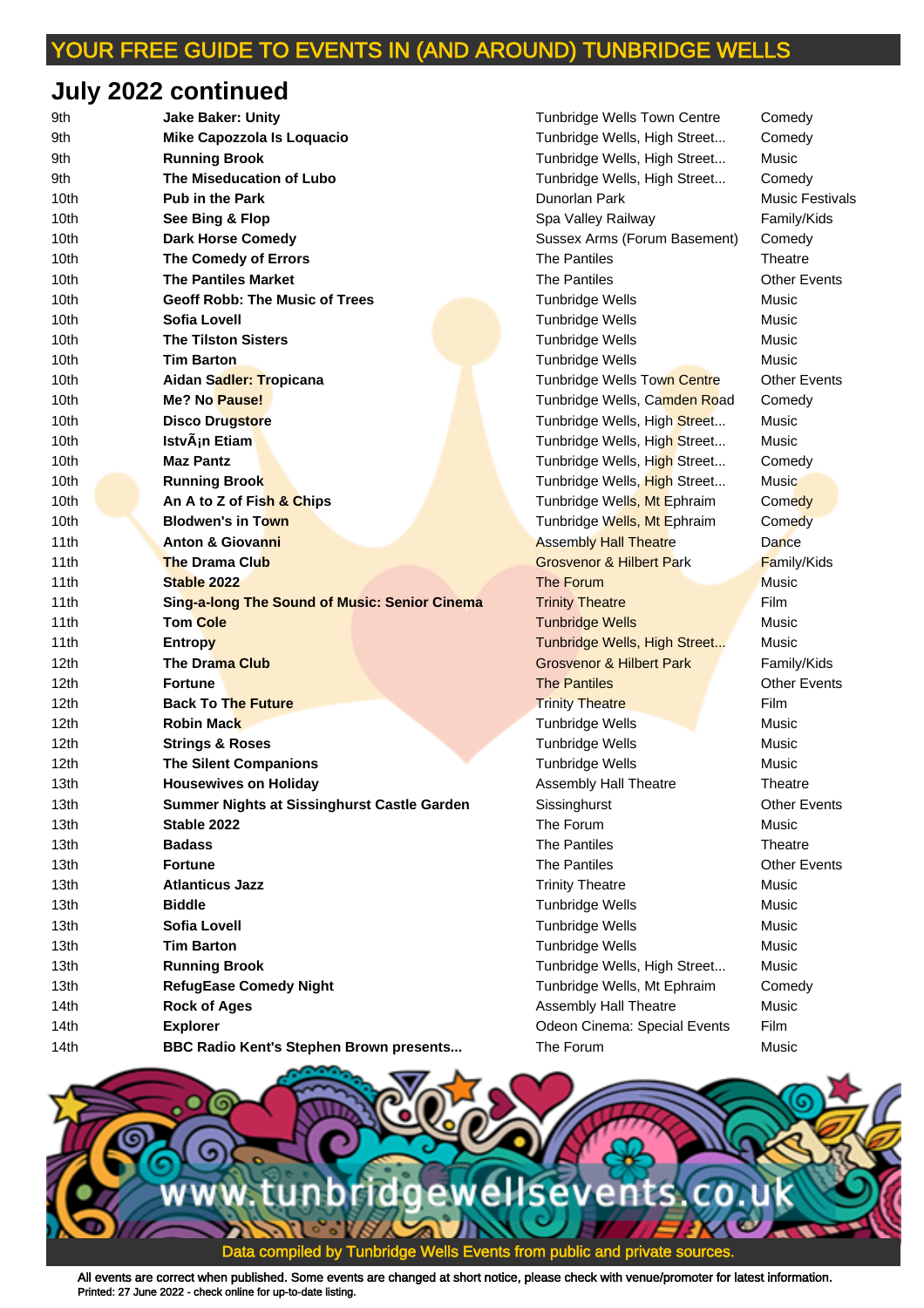## **July 2022 continued**

| 14th | 90s Boy: Blair, The Lovegun and Me               | The Pantiles                       | Comedy               |
|------|--------------------------------------------------|------------------------------------|----------------------|
| 14th | <b>Another Pun Bites The Dust</b>                | <b>The Pantiles</b>                | Comedy               |
| 14th | Chelsea Birkby: No More Mr Nice Chelsea          | <b>The Pantiles</b>                | Comedy               |
| 14th | Jazz on The Pantiles                             | <b>The Pantiles</b>                | Music                |
| 14th | Luke Rollason: Bowerbird                         | <b>The Pantiles</b>                | Comedy               |
| 14th | <b>Estella</b>                                   | <b>Trinity Theatre</b>             | Theatre              |
| 14th | <b>Robin Mack</b>                                | <b>Tunbridge Wells</b>             | Music                |
| 14th | <b>The Aquarium</b>                              | <b>Tunbridge Wells</b>             | Comedy               |
| 14th | Cabababarave                                     | <b>Tunbridge Wells Town Centre</b> | Family/Kids          |
| 14th | <b>The Air Guitar Band</b>                       | <b>Tunbridge Wells Town Centre</b> | Music                |
| 14th | The Speakeasy                                    | Tunbridge Wells, Camden Road       | <b>Other Events</b>  |
| 14th | <b>Southern Bound</b>                            | Tunbridge Wells, High Street       | Music                |
| 15th | <b>Rock of Ages</b>                              | <b>Assembly Hall Theatre</b>       | Music                |
| 15th | <b>Rock of Ages</b>                              | Assembly Hall Theatre              | Music                |
| 15th | The Scrummy Mummies Show                         | Assembly Hall Theatre              | Comedy               |
| 15th | <b>Arty Farty: Drawing</b>                       | Grosvenor & Hilbert Park           | Art/Crafts           |
| 15th | Arty Farty: Portraits on the Piss                | Grosvenor & Hilbert Park           | Art/Crafts           |
| 15th | A Head Full of Coldplay                          | The Forum                          | Music                |
| 15th | <b>Estella</b>                                   | <b>Trinity Theatre</b>             | Theatre              |
| 15th | A Midsummer Night's Dream (ish)                  | Tunbridge Wells                    | <b>Theatre</b>       |
| 15th | Aimee Cooper & Friends                           | Tunbridge Wells                    | Comedy               |
| 15th | <b>Biddle</b>                                    | <b>Tunbridge Wells</b>             | <b>Music</b>         |
| 15th | <b>Motor Raider</b>                              | <b>Tunbridge Wells</b>             | <b>Music</b>         |
| 15th | <b>Rob Barratt: Earwhacks</b>                    | <b>Tunbridge Wells</b>             | <b>Other Events</b>  |
| 15th | <b>Strings &amp; Roses</b>                       | <b>Tunbridge Wells</b>             | Music                |
| 15th | <b>Will Preston: Can't Face Reality</b>          | <b>Tunbridge Wells Town Centre</b> | Comedy               |
| 15th | <b>Mama's Funkin' Skunks</b>                     | Tunbridge Wells, High Street       | Music                |
| 15th | <b>Nick Hall: Restart</b>                        | Tunbridge Wells, High Street       | Comedy               |
| 15th | Russell Arathoon: The Curious Incidents of the G | Tunbridge Wells, High Street       | Comedy               |
| 15th | Studio 33                                        | Tunbridge Wells, High Street       | Music                |
| 15th | <b>Teddyybearr</b>                               | Tunbridge Wells, High Street       | Music                |
| 16th | <b>Rock of Ages</b>                              | Assembly Hall Theatre              | Music                |
| 16th | <b>The Bowie Experience</b>                      | Assembly Hall Theatre              | Music                |
| 16th | Crowfest                                         | Crowborough                        | <b>Music Festiva</b> |
| 16th | Royal Tunbridge Wells Weekly Park Run            | Dunorlan Park                      | <b>Other Events</b>  |
| 16th | The Kent Whisky Train                            | Spa Valley Railway                 | Social/Food/I        |
| 16th | <b>Boogie Nights</b>                             | The Forum                          | Music                |
| 16th | <b>Mama G's Story Time</b>                       | The Pantiles                       | Family/Kids          |
| 16th | <b>The Pantiles Market</b>                       | The Pantiles                       | <b>Other Events</b>  |
| 16th | The Good Ship Comedy Club                        | <b>Trinity Theatre</b>             | Comedy               |
| 16th | The Repair Cafe                                  | <b>Trinity Theatre</b>             | <b>Other Events</b>  |
| 16th | A Midsummer Night's Dream (ish)                  | <b>Tunbridge Wells</b>             | Theatre              |
| 16th | <b>Biddle</b>                                    | <b>Tunbridge Wells</b>             | Music                |
| 16th | <b>Disciples of Lily</b>                         | Tunbridge Wells                    | Music                |
| 16th | <b>Motor Raider</b>                              | <b>Tunbridge Wells</b>             | Music                |
| 16th | <b>Rob Barratt: Earwhacks</b>                    | <b>Tunbridge Wells</b>             | <b>Other Events</b>  |
| 16th | <b>Sofia Lovell</b>                              | <b>Tunbridge Wells</b>             | Music                |

14th **Jazz on The Pantiles** The Pantiles Music **Trinity Theatre Theatre Theatre 14th Tunbridge Wells Music Music 14th Tunbridge Wells Comedy** Tunbridge Wells Town Centre Family/Kids **Tunbridge Wells Town Centre Music** Tunbridge Wells, Camden Road Other Events Tunbridge Wells, High Street... Music 15th **Rock of Ages** Assembly Hall Theatre Music Assembly Hall Theatre **Music** Assembly Hall Theatre **Theatre Comedy** 15th **Arty Farty: Drawing** Grosvenor & Hilbert Park Art/Crafts 15th **Arty Farty: Portraits on the Piss** Grosvenor & Hilbert Park Art/Crafts **Trinity Theatre Theatre Theatre Tunbridge Wells Theatre 15th Tunbridge Wells Comedy Tunbridge Wells Music 15th Tunbridge Wells Music 15th Tunbridge Wells Community Community** Other Events **Tunbridge Wells Music Music Tunbridge Wells Town Centre Comedy Tunbridge Wells, High Street... Music** Tunbridge Wells, High Street... Comedy **3... Tunbridge Wells, High Street... Comedy.** Tunbridge Wells, High Street... Music Tunbridge Wells, High Street... Music 16th **Rock of Ages** Assembly Hall Theatre Music 16th **The Bowie Experience** Assembly Hall Theatre Music **Crowborough Music Festivals 16th Park Medicine Park Running Park Running Park Running Park Running Park Running Park Running Park Running Park Running Park Running Park Running Park Running Park Running Park Running Park Running Park Running Park Ru** 16th **The Kent Whisky Train** Spa Valley Railway Social/Food/Drink **16th Trinity Theatre Comedy Trinity Theatre Career Canadia Trinity Theatre Career Cafe** 16th **A Midsummer Night's Dream (ish)** Tunbridge Wells Theatre **16th Tunbridge Wells Music** 16th **Disciples of Lily** Tunbridge Wells Music **16th Tunbridge Wells Music** Tunbridge Wells **Communist Communist Communist Communist Communist Communist Communist Communist Communist Communist Communist Communist Communist Communist Communist Communist Communist Communist Communist Communist Commu 16th Tunbridge Wells** Music

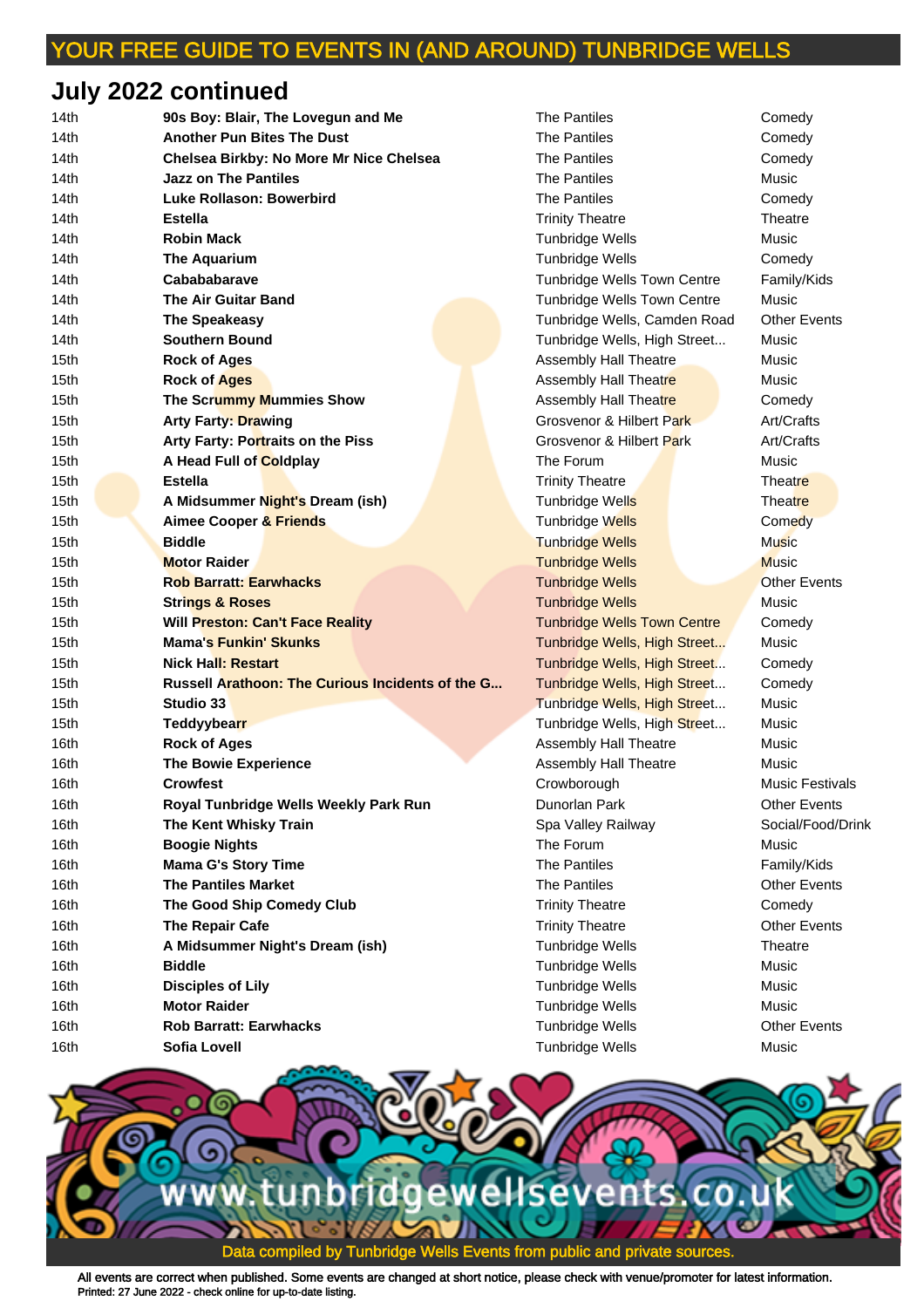# **July 2022 continued**

| 16th             | Groove 101                                         | <b>Tunbridge Wells Town Centre</b>  | Music                |
|------------------|----------------------------------------------------|-------------------------------------|----------------------|
| 16th             | <b>Disco Drugstore</b>                             | Tunbridge Wells, High Street        | Music                |
| 16th             | No Frills Fringe with Ivor Folio and Friends       | Tunbridge Wells, St Johns           | <b>Other Events</b>  |
| 16th             | <b>Theillusivefish</b>                             | Tunbridge Wells, St Johns           | Music                |
| 17th             | <b>Rock of Ages</b>                                | Assembly Hall Theatre               | Music                |
| 17th             | <b>Coalminers New Orleans Funk</b>                 | <b>Chiddingstone Castle</b>         | Music                |
| 17th             | Crowfest                                           | Crowborough                         | <b>Music Festiva</b> |
| 17th             | Friends of Grosvenor & Hilbert: Picnic in the Park | Grosvenor & Hilbert Park            | Family/Kids          |
| 17th             | <b>Cream Tea Special</b>                           | Spa Valley Railway                  | Social/Food/I        |
| 17th             | Fish & Chip Lunch Special                          | Spa Valley Railway                  | Social/Food/I        |
| 17th             | <b>Soul Kitchen Sunday Special</b>                 | The Grey Lady                       | Music                |
| 17th             | <b>The Pantiles Market</b>                         | <b>The Pantiles</b>                 | <b>Other Events</b>  |
| 17th             | <b>Nathan Cassidy: Observational</b>               | <b>Trinity Theatre</b>              | Comedy               |
| 17th             | <b>Rob Barratt: Earwhacks</b>                      | <b>Tunbridge Wells</b>              | <b>Other Events</b>  |
| 17th             | <b>Robin Mack</b>                                  | <b>Tunbridge Wells</b>              | Music                |
| 17th             | <b>Scott MacPherson: Go Scotty</b>                 | <b>Tunbridge Wells</b>              | Comedy               |
| 17th             | <b>The Tilston Sisters</b>                         | Tunbridge Wells                     | Music                |
| 17th             | <b>Tom Cole</b>                                    | <b>Tunbridge Wells</b>              | Music                |
| 17th             | <b>Devine Bhodi Art</b>                            | Tunbridge Wells, Camden Road        | Art/Crafts           |
| 17th             | <b>KP and The Flatline Band</b>                    | Tunbridge Wells, St Johns           | Music                |
| 17 <sub>th</sub> | <b>Tap Beats</b>                                   | Tunbridge Wells, St Johns           | Dance                |
| 18th             | Stable 2022                                        | The Forum                           | <b>Music</b>         |
| 19th             | Stable 2022                                        | The Forum                           | <b>Music</b>         |
| 19th             | <b>Private Lives: Trinity Theatre Club</b>         | <b>Trinity Theatre</b>              | Theatre              |
| 20th             | Jason Manford                                      | <b>Assembly Hall Theatre</b>        | Comedy               |
| 20th             | Stable 2022                                        | The Forum                           | Music                |
| 20th             | <b>Private Lives: Trinity Theatre Club</b>         | <b>Trinity Theatre</b>              | Theatre              |
| 21st             | Jason Manford                                      | <b>Assembly Hall Theatre</b>        | Comedy               |
| 21st             | NT Live: Prima Facie                               | <b>Odeon Cinema: Special Events</b> | Theatre              |
| 21st             | <b>EXTC</b>                                        | The Forum                           | Music                |
| 21st             | <b>Jazz on The Pantiles</b>                        | The Pantiles                        | Music                |
| 21st             | <b>Private Lives: Trinity Theatre Club</b>         | <b>Trinity Theatre</b>              | Theatre              |
| 22nd             | The Hug                                            | <b>Hever Festival Theatre</b>       | Family/Kids          |
|                  | 22nd to 2nd Oct Cabaret Mechanical Marvels         | The Amelia Scott Centre             | Art/Crafts           |
| 22nd             | A Year In Provence + Another Day + Torque + Citr   | The Forum                           | Music                |
| 22nd             | <b>Private Lives: Trinity Theatre Club</b>         | <b>Trinity Theatre</b>              | Theatre              |
| 23rd             | The Elton John Show                                | <b>Assembly Hall Theatre</b>        | Music                |
| 23rd             | Royal Tunbridge Wells Weekly Park Run              | Dunorlan Park                       | <b>Other Events</b>  |
| 23rd             | <b>Stacey Kent</b>                                 | <b>Hever Festival Theatre</b>       | Music                |
| 23rd             | <b>The Kent Gin Train</b>                          | Spa Valley Railway                  | Social/Food/I        |
| 23rd             | <b>Soul Train</b>                                  | The Pantiles                        | Music                |
| 23rd             | <b>The Pantiles Market</b>                         | The Pantiles                        | <b>Other Events</b>  |
| 23rd             | <b>Private Lives: Trinity Theatre Club</b>         | <b>Trinity Theatre</b>              | Theatre              |
| 24th             | <b>Tunbridge Wells Mela</b>                        | <b>Calverley Grounds</b>            | Family/Kids          |
| 24th             | The Simon & Garfunkel Story                        | <b>Hever Festival Theatre</b>       | Music                |
| 24th             | <b>Afternoon Tea Special</b>                       | Spa Valley Railway                  | Social/Food/I        |
| 24th             | Stable 2022                                        | The Forum                           | Music                |

**Tunbridge Wells Town Centre Music** Tunbridge Wells, High Street... Music 16th **No Frills Fringe with Ivor Folio and Friends** Tunbridge Wells, St Johns Other Events **Tunbridge Wells, St Johns Music** 17th **Rock of Ages** Assembly Hall Theatre Music **17th Chiddingstone Castle Music 17th Crowborough Crowborough Music Festivals** 17th **Friends of Grosvenor & Hilbert: Picnic in the Park** Grosvenor & Hilbert Park Family/Kids 17th **Cream Tea Special** Spa Valley Railway Social/Food/Drink 17th **Fish & Chip Lunch Special** Spa Valley Railway Social/Food/Drink **17the Grey Lady 17th Sunday Special Contract Contract Music** 17th **Nathan Cassidy: Observational** Trinity Theatre Comedy **17th Parrath: Tunbridge Wells Charles Communist Communist Charles Charles Charles Charles Charles Charles Charles Charles Charles Charles Charles Charles Charles Charles Charles Charles Charles Charles Charles Charles Cha 17th Tunbridge Wells Music Music 17th School Scott MacPherson: Scott MacPherson: Gomedy** Comedy **17th Tunbridge Wells Music 17th Tunbridge Wells Music Music** Tunbridge Wells, Camden Road Art/Crafts **Tunbridge Wells, St Johns Music** Tunbridge Wells, St Johns Dance **19th Trinity Theatre Lives: Theatre Theatre Theatre Theatre Theatre Theatre Theatre Assembly Hall Theatre Comedy 20th Trinity Theatre Lives: Theatre Theatre Theatre Theatre Theatre Theatre Theatre Assembly Hall Theatre Comedy Odeon Cinema: Special Events Theatre** 21st **Jazz on The Pantiles** The Pantiles Music **Trinity Theatre Lives: Theatre Theatre Theatre Theatre Theatre Theatre Theatre** Hever Festival Theatre Family/Kids **22** The Amelia Scott Centre Art/Crafts **Trinity Theatre Clubb Theatre Theatre Theatre** Assembly Hall Theatre Music **Hever Festival Theatre Music** Spa Valley Railway **Social/Food/Drink Trinity Theatre Clubb Theatre Theatre Theatre** Calverley Grounds Family/Kids **The State State State State State State State State State State State State State State State State State State** 24th **Afternoon Tea Special** Spa Valley Railway Social/Food/Drink